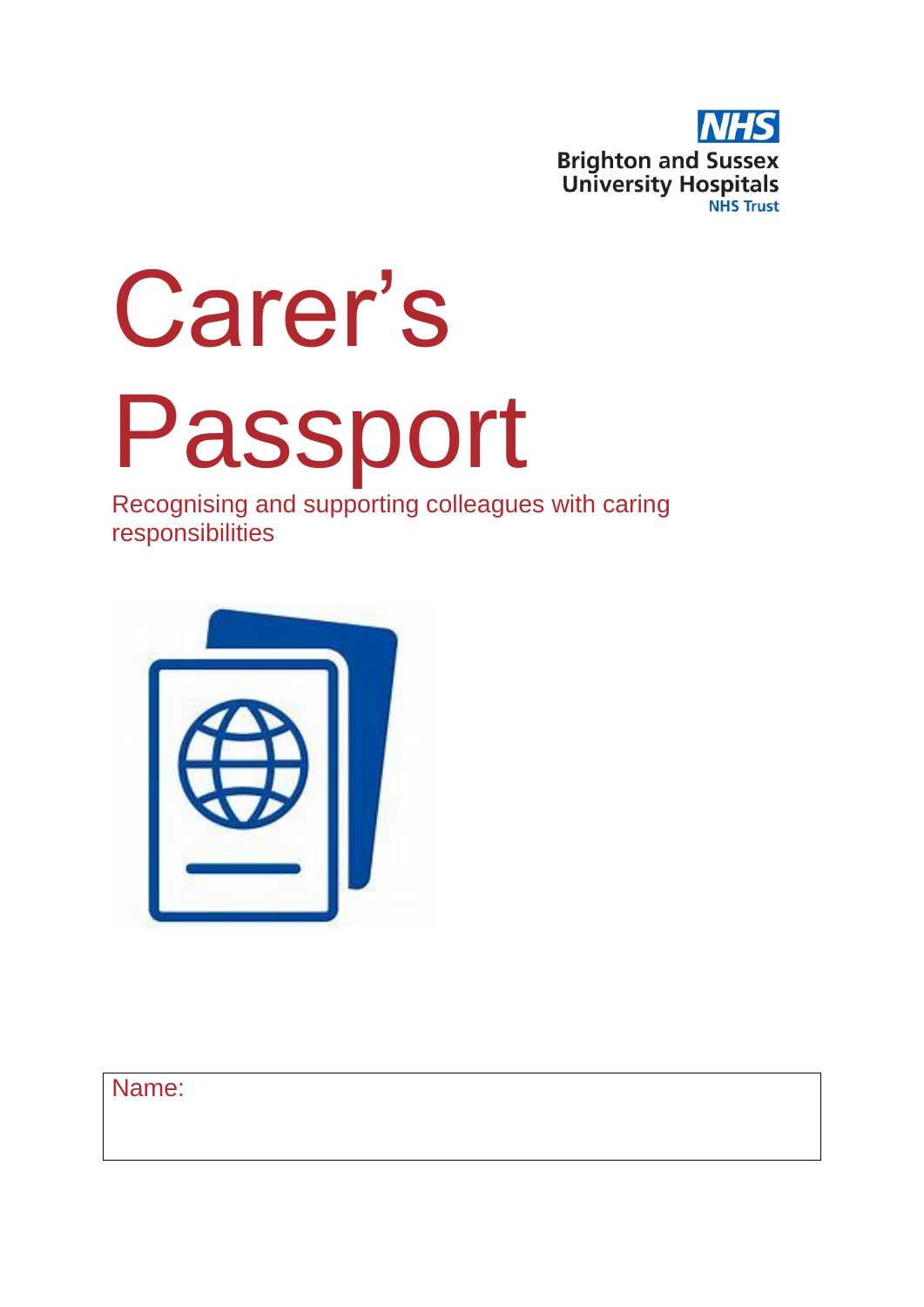| Who is a Carer?                                                                                                                                                                                                                                                                                                                                                                                                                                                                                                                                                                                               | Who owns this passport?                                                                                                                                                                                                                                                                                                                                                                                                                                           |  |
|---------------------------------------------------------------------------------------------------------------------------------------------------------------------------------------------------------------------------------------------------------------------------------------------------------------------------------------------------------------------------------------------------------------------------------------------------------------------------------------------------------------------------------------------------------------------------------------------------------------|-------------------------------------------------------------------------------------------------------------------------------------------------------------------------------------------------------------------------------------------------------------------------------------------------------------------------------------------------------------------------------------------------------------------------------------------------------------------|--|
| The Trust recognises the diverse nature<br>of caring responsibilities within its<br>workforce. A carer is anyone who<br>provides unpaid care and support to a<br>spouse, partner, civil partner, family<br>member, friend or someone living at your<br>address, due to their disability, health<br>condition, frailty, mental health problem,<br>addiction or other health and care need.<br>The carer's passport can be completed<br>by any staff member who has caring<br>responsibilities which they believe could<br>have an impact on their ability to work<br>currently or at some point in the future. | This document belongs to the staff<br>member and their manager should have<br>a copy.<br>The passport relies on sensitivity, leaving<br>it ultimately down to the staff member<br>with caring responsibilities themselves to<br>determine how much personal<br>information they wish to share.<br>All information will remain confidential<br>between the manager and the staff<br>member and not shared unless prior<br>agreement is sort from the staff member. |  |
|                                                                                                                                                                                                                                                                                                                                                                                                                                                                                                                                                                                                               |                                                                                                                                                                                                                                                                                                                                                                                                                                                                   |  |
| What to do?                                                                                                                                                                                                                                                                                                                                                                                                                                                                                                                                                                                                   | How often?                                                                                                                                                                                                                                                                                                                                                                                                                                                        |  |
| The purpose of this passport is to enable<br>staff with caring responsibilities and their<br>manager to hold a supportive and open<br>conversation to discuss and document<br>the flexibilities needed to support<br>combining caring and work.                                                                                                                                                                                                                                                                                                                                                               | This is designed to be a 'live' document<br>to be reviewed every year and/or in<br>response to any changes in the nature or<br>impact of the caring responsibilities.<br>When a passport is reviewed (either an<br>action or the passport overall), a<br>manager changes, or a staff member<br>moves to a new role, the passport does<br>not guarantee that the previously agreed<br>arrangements will remain in place.                                           |  |
| This conversation involves balancing the<br>needs of the staff member's with the<br>needs of the department, within existing<br><b>BSUH policies.</b>                                                                                                                                                                                                                                                                                                                                                                                                                                                         |                                                                                                                                                                                                                                                                                                                                                                                                                                                                   |  |
| The aim is to minimise the need to re-<br>negotiate these flexibilities every time a<br>staff member moves post, moves<br>between departments or is assigned a<br>new manager.                                                                                                                                                                                                                                                                                                                                                                                                                                |                                                                                                                                                                                                                                                                                                                                                                                                                                                                   |  |

# **Employer Perspective**

We want to be a supportive employer and balance staff members' needs for flexibility due to their caring role with the needs of the organisation. We see the Carers Passport as an important tool for conversation to help this happen.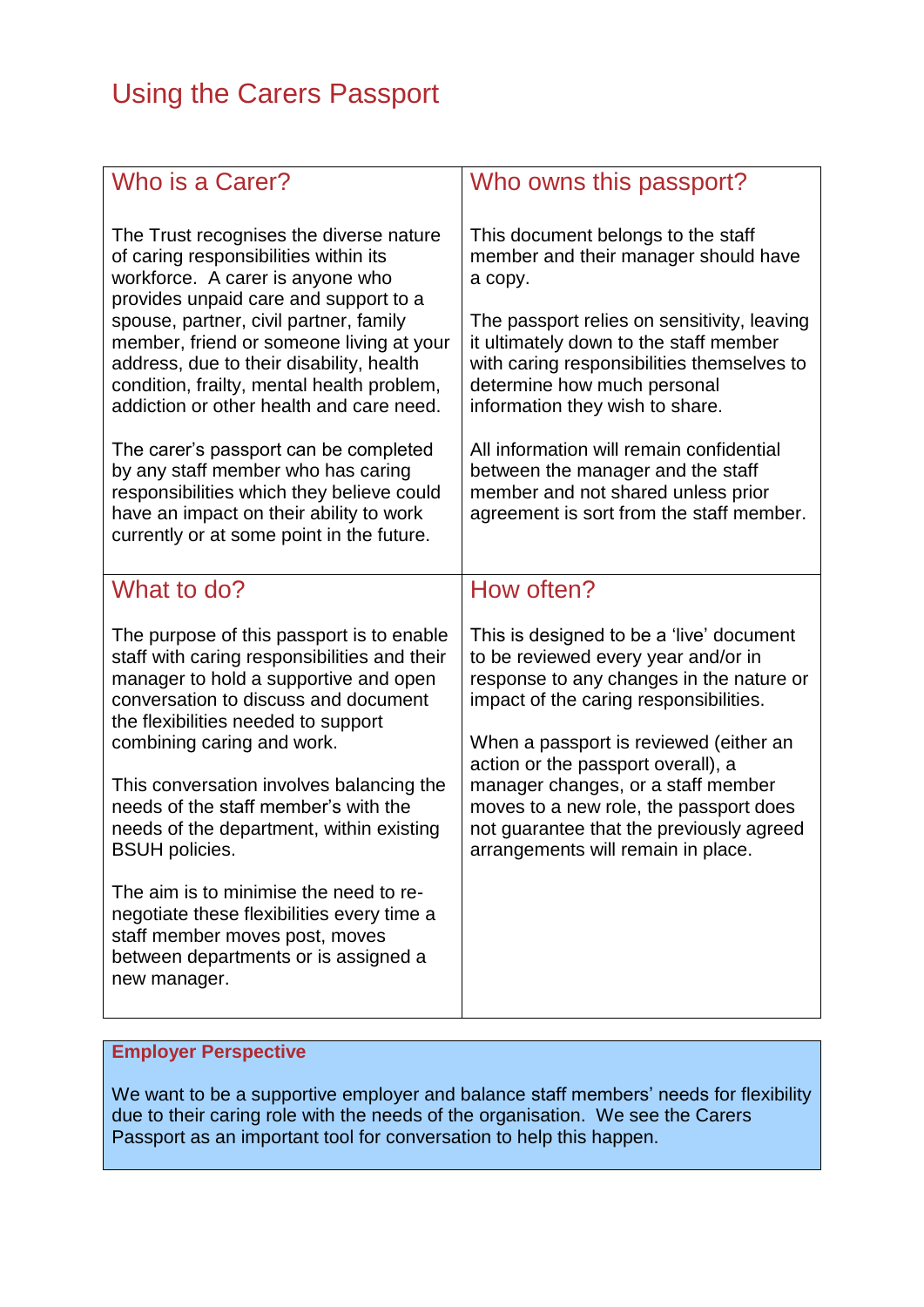| <b>Section 1:</b><br><b>Date of Review:</b>                                                                                                                                                                                                                                                                                   |                         |  |  |  |
|-------------------------------------------------------------------------------------------------------------------------------------------------------------------------------------------------------------------------------------------------------------------------------------------------------------------------------|-------------------------|--|--|--|
| Name:                                                                                                                                                                                                                                                                                                                         | <b>Name of manager:</b> |  |  |  |
| Job role:                                                                                                                                                                                                                                                                                                                     |                         |  |  |  |
| <b>Section 2: Caring responsibilities and work</b>                                                                                                                                                                                                                                                                            |                         |  |  |  |
| This section should include:<br>• a summary of your caring responsibilities<br>• the impact this has on your working life and the impact work has on your caring<br>responsibilities<br>• any further information that may help your manager understand the impact your<br>caring responsibilities have on you and your work. |                         |  |  |  |
|                                                                                                                                                                                                                                                                                                                               |                         |  |  |  |
|                                                                                                                                                                                                                                                                                                                               |                         |  |  |  |
|                                                                                                                                                                                                                                                                                                                               |                         |  |  |  |
|                                                                                                                                                                                                                                                                                                                               |                         |  |  |  |
|                                                                                                                                                                                                                                                                                                                               |                         |  |  |  |
|                                                                                                                                                                                                                                                                                                                               |                         |  |  |  |
|                                                                                                                                                                                                                                                                                                                               |                         |  |  |  |
| <b>Section 3: Potential options</b>                                                                                                                                                                                                                                                                                           |                         |  |  |  |
| Detail flexibilities specific to your current job which would help you combine caring<br>and work. These are intended to inform your discussion with your manager.                                                                                                                                                            |                         |  |  |  |
|                                                                                                                                                                                                                                                                                                                               |                         |  |  |  |
|                                                                                                                                                                                                                                                                                                                               |                         |  |  |  |
|                                                                                                                                                                                                                                                                                                                               |                         |  |  |  |
|                                                                                                                                                                                                                                                                                                                               |                         |  |  |  |
|                                                                                                                                                                                                                                                                                                                               |                         |  |  |  |
|                                                                                                                                                                                                                                                                                                                               |                         |  |  |  |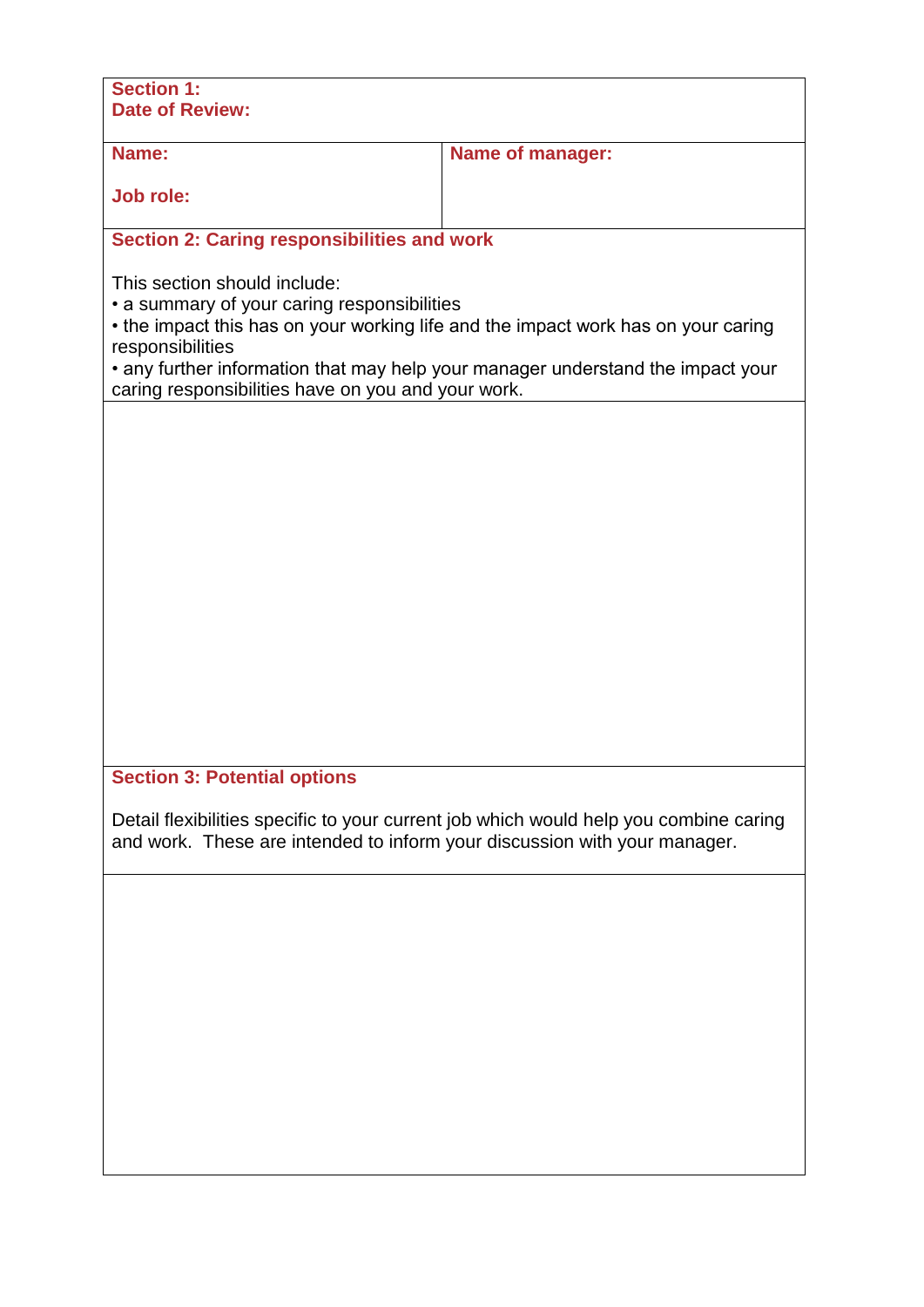| <b>Section 4: Getting support</b>                                                                                                            |                               |                       |                       |  |  |  |
|----------------------------------------------------------------------------------------------------------------------------------------------|-------------------------------|-----------------------|-----------------------|--|--|--|
| What support you would need to implement the options listed in section 3. These<br>are intended to inform your discussion with your manager. |                               |                       |                       |  |  |  |
|                                                                                                                                              |                               |                       |                       |  |  |  |
|                                                                                                                                              |                               |                       |                       |  |  |  |
|                                                                                                                                              |                               |                       |                       |  |  |  |
|                                                                                                                                              |                               |                       |                       |  |  |  |
|                                                                                                                                              |                               |                       |                       |  |  |  |
|                                                                                                                                              |                               |                       |                       |  |  |  |
| <b>Section 5: Agreed actions</b>                                                                                                             |                               |                       |                       |  |  |  |
| Set out agreed actions with dates for implementation.                                                                                        |                               |                       |                       |  |  |  |
| <b>Action agreed</b>                                                                                                                         | <b>Date of implementation</b> |                       | Date to review action |  |  |  |
|                                                                                                                                              |                               |                       |                       |  |  |  |
|                                                                                                                                              |                               |                       |                       |  |  |  |
|                                                                                                                                              |                               |                       |                       |  |  |  |
|                                                                                                                                              |                               |                       |                       |  |  |  |
| Section 6: Any other actions/support agreed at the meeting                                                                                   |                               |                       |                       |  |  |  |
|                                                                                                                                              |                               |                       |                       |  |  |  |
|                                                                                                                                              |                               |                       |                       |  |  |  |
|                                                                                                                                              |                               |                       |                       |  |  |  |
|                                                                                                                                              |                               |                       |                       |  |  |  |
| I consent to my manager keeping a copy of this passport.                                                                                     |                               |                       |                       |  |  |  |
| <b>Employee signature:</b>                                                                                                                   |                               | Date:                 |                       |  |  |  |
|                                                                                                                                              |                               |                       |                       |  |  |  |
| <b>Manager name (Please print):</b>                                                                                                          |                               | <b>Manager Title:</b> |                       |  |  |  |
| <b>Manager signature:</b>                                                                                                                    |                               | Date:                 |                       |  |  |  |
|                                                                                                                                              |                               |                       |                       |  |  |  |
| Date of next review:                                                                                                                         |                               |                       |                       |  |  |  |
|                                                                                                                                              |                               |                       |                       |  |  |  |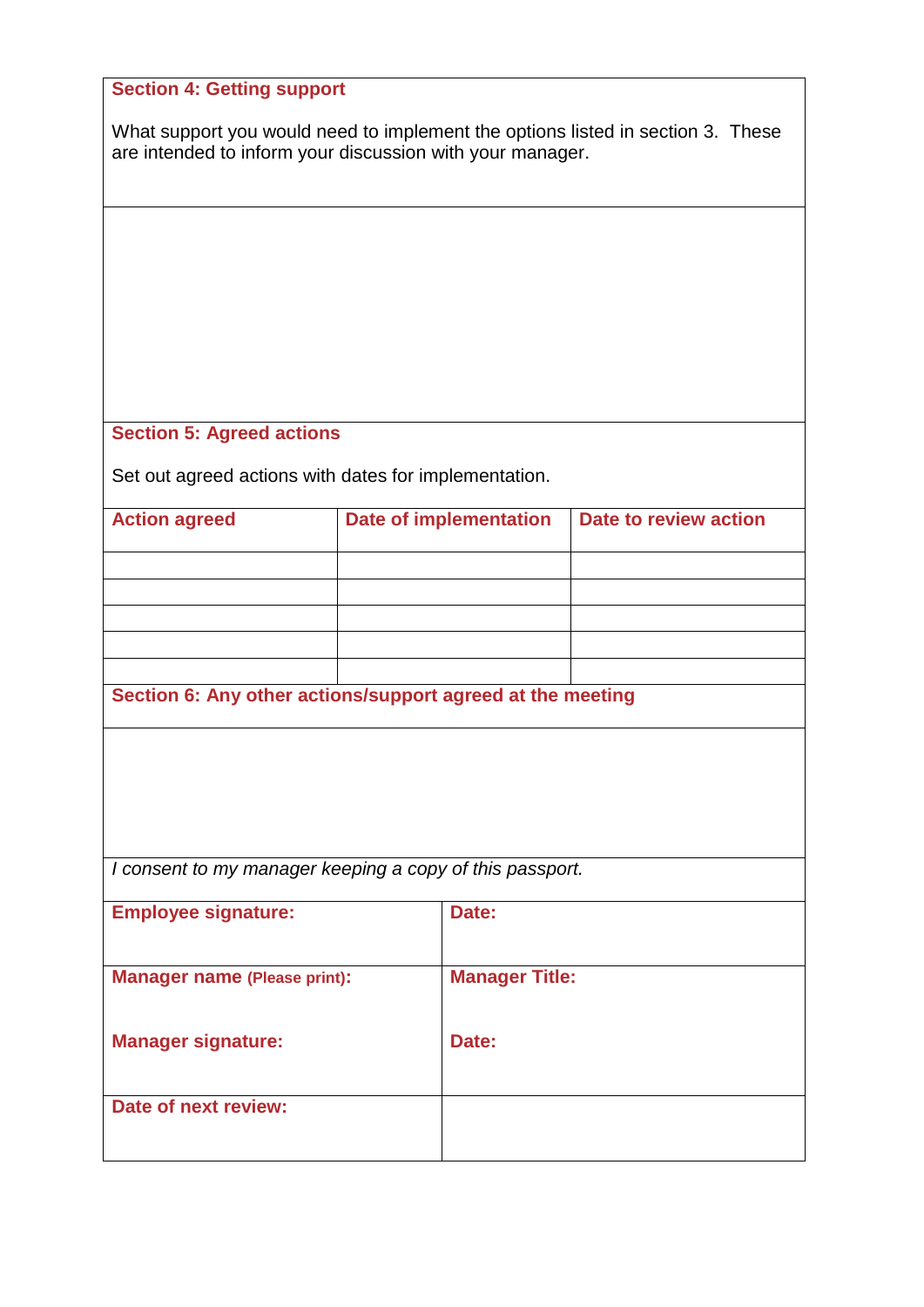## **Procedure**

### **Individual responsibilities**

8. Completion of the passport is voluntary. You have complete control over the content and you retain ownership of the form throughout. We recognise that you may find it difficult to talk through your personal issues and challenges.

9. Complete your personal details and in sections 1-4 include as much detail as you feel is appropriate, and which you wish your manager to know about. Give a copy to your manager and arrange to meet to discuss the details.

10. The meeting will give you and your manager the opportunity to discuss the issues you have identified. You may find it helpful to talk through the following questions (this list is not exhaustive).

- What are your caring responsibilities?
- How do they affect your work?
- What impact does work have on your caring responsibilities?
- Do you already receive any support in work to help combine caring with work?
- What further support would help you?
- Do you need to apply for flexible working to continue your caring responsibilities?
- How would you prefer to communicate with your manager if you are unable to come to work?
- What would help ensure that the needs of the team/department continue to be met?
- Do you need any support from occupational health, HELP or external organisations?
- Do you need any equipment from the department to support your combined role eg a mobile phone or laptop?
- How do you expect your caring responsibilities to change in the future?

11. While it is up to you to decide how much detail to share, it is important that you give your manager enough information for them to understand your issues and challenges.

12. Any actions agreed and a review date should then be entered on the passport and a copy given to your manager. Remember that you will need to follow the procedures in the relevant departmental policy if, for example, you want to apply for flexible working.

13. You should review the passport if your circumstances or job role change and it should be reviewed at least every 12 months.

### **Manager responsibilities**

14. The Trust aims to create a climate in which the member of staff is confident that they can disclose information, without fear of discrimination or harassment, about the challenges they face in combining caring responsibilities and work. As a manager, your actions and decisions are of great importance in considering any steps which